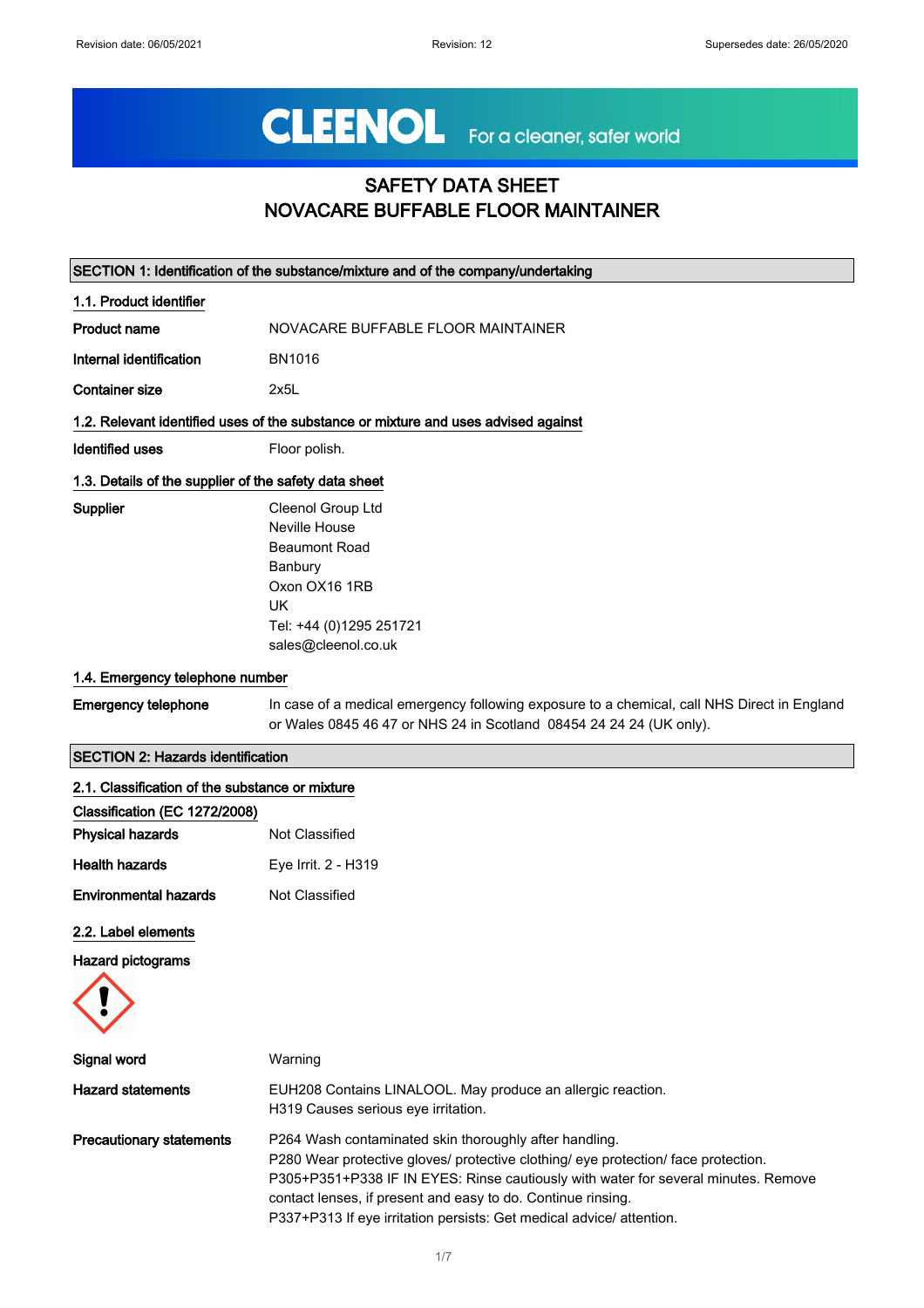Detergent labelling Contains AMYL CINNAMAL, BENZYL SALYCILATE, BRONOPOL (INN), LINALOOL

### 2.3. Other hazards

| SECTION 3: Composition/information on ingredients                    |                      |                                                      |          |
|----------------------------------------------------------------------|----------------------|------------------------------------------------------|----------|
| 3.2. Mixtures                                                        |                      |                                                      |          |
| ALCOHOLS, C12-C14, ETHOXYLATED                                       |                      |                                                      | $1 - 5%$ |
| CAS number: 68439-50-9                                               | EC number: 500-213-3 |                                                      |          |
|                                                                      |                      |                                                      |          |
| Classification                                                       |                      |                                                      |          |
| Acute Tox. 4 - H302                                                  |                      |                                                      |          |
| Eye Dam. 1 - H318<br>Aquatic Chronic 3 - H412                        |                      |                                                      |          |
|                                                                      |                      |                                                      |          |
| CETYL TRIMETHYL AMMONIUM CHLORIDE                                    |                      |                                                      | 1%       |
| CAS number: 112-02-7                                                 |                      |                                                      |          |
| M factor (Acute) = $10$                                              |                      |                                                      |          |
| <b>Classification</b><br>Acute Tox. 4 - H302<br>Skin Irrit. 2 - H315 |                      |                                                      |          |
| Eye Dam. 1 - H318                                                    |                      |                                                      |          |
| Aquatic Acute 1 - H400                                               |                      |                                                      |          |
|                                                                      |                      |                                                      | 1%       |
| <b>BRONOPOL (INN)</b>                                                |                      |                                                      |          |
| CAS number: 52-51-7                                                  | EC number: 200-143-0 | REACH registration number: 01-<br>2119980938-15-XXXX |          |
| M factor (Acute) = $10$                                              |                      |                                                      |          |
| Classification                                                       |                      |                                                      |          |
| <b>Acute Tox. 4 - H302</b>                                           |                      |                                                      |          |
| <b>Acute Tox. 4 - H312</b>                                           |                      |                                                      |          |
| Acute Tox. 3 - H331                                                  |                      |                                                      |          |
| Skin Irrit. 2 - H315                                                 |                      |                                                      |          |
| Eye Dam. 1 - H318                                                    |                      |                                                      |          |
| STOT SE 3 - H335                                                     |                      |                                                      |          |
| Aquatic Acute 1 - H400                                               |                      |                                                      |          |
| Aquatic Chronic 2 - H411                                             |                      |                                                      |          |
| .                                                                    |                      |                                                      |          |

The full text for all hazard statements is displayed in Section 16.

#### SECTION 4: First aid measures

| 4.1. Description of first aid measures |                                                                                                                                                                                                                                      |
|----------------------------------------|--------------------------------------------------------------------------------------------------------------------------------------------------------------------------------------------------------------------------------------|
| Inhalation                             | Unlikely route of exposure as the product does not contain volatile substances.                                                                                                                                                      |
| Ingestion                              | Rinse mouth. Give a few small glasses of water or milk to drink. Keep affected person under<br>observation. Get medical attention if a large quantity has been ingested. Get medical attention<br>if symptoms are severe or persist. |
| <b>Skin contact</b>                    | Wash skin thoroughly with soap and water.                                                                                                                                                                                            |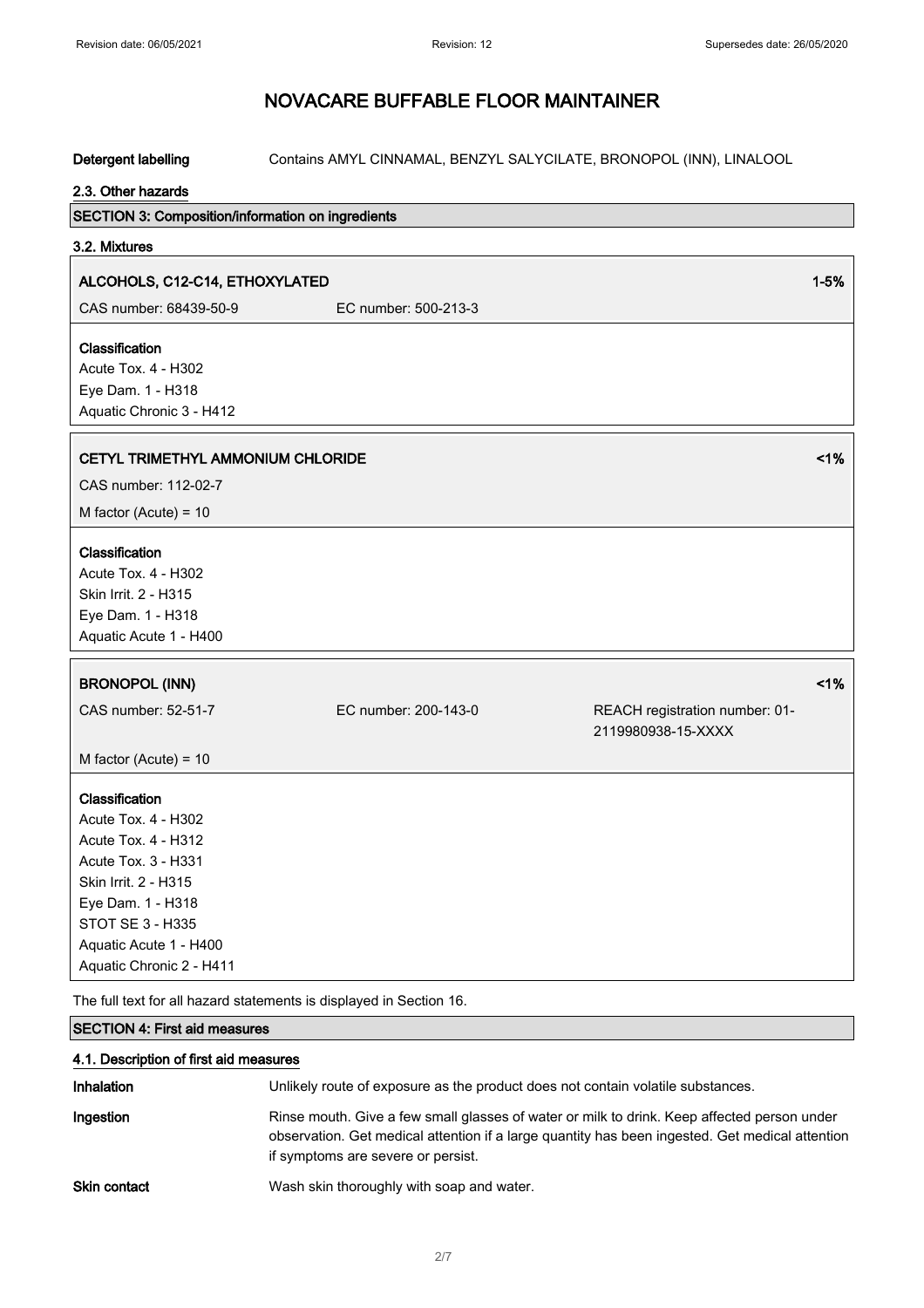| Eye contact                                                | Rinse cautiously with water for several minutes. Remove any contact lenses and open eyelids<br>wide apart. Continue to rinse. Get medical attention if any discomfort continues.                                                                     |
|------------------------------------------------------------|------------------------------------------------------------------------------------------------------------------------------------------------------------------------------------------------------------------------------------------------------|
|                                                            | 4.2. Most important symptoms and effects, both acute and delayed                                                                                                                                                                                     |
| <b>General information</b>                                 | May produce an allergic reaction.                                                                                                                                                                                                                    |
| Inhalation                                                 | Considered to be a low inhalation hazard at normal workplace temperatures.                                                                                                                                                                           |
| Ingestion                                                  | No adverse effects known. May be harmful if swallowed.                                                                                                                                                                                               |
| <b>Skin contact</b>                                        | Skin irritation should not occur when used as recommended. May cause sensitisation or<br>allergic reactions in sensitive individuals.                                                                                                                |
| Eye contact                                                | Causes serious eye irritation.                                                                                                                                                                                                                       |
|                                                            | 4.3. Indication of any immediate medical attention and special treatment needed                                                                                                                                                                      |
| Notes for the doctor                                       | No specific recommendations.                                                                                                                                                                                                                         |
| <b>Specific treatments</b>                                 | Treat symptomatically.                                                                                                                                                                                                                               |
| <b>SECTION 5: Firefighting measures</b>                    |                                                                                                                                                                                                                                                      |
| 5.1. Extinguishing media                                   |                                                                                                                                                                                                                                                      |
| Suitable extinguishing media                               | The product is not flammable. Use fire-extinguishing media suitable for the surrounding fire.                                                                                                                                                        |
| Unsuitable extinguishing<br>media                          | None known.                                                                                                                                                                                                                                          |
| 5.2. Special hazards arising from the substance or mixture |                                                                                                                                                                                                                                                      |
| Specific hazards                                           | Thermal decomposition or combustion products may include the following substances:<br>Irritating gases or vapours.                                                                                                                                   |
| 5.3. Advice for firefighters                               |                                                                                                                                                                                                                                                      |
| Protective actions during<br>firefighting                  | Avoid breathing fire gases or vapours. Fight fire with normal precautions from a reasonable<br>distance.                                                                                                                                             |
| Special protective equipment<br>for firefighters           | Use protective equipment appropriate for surrounding materials. Firefighter's clothing<br>conforming to European standard EN469 (including helmets, protective boots and gloves) will<br>provide a basic level of protection for chemical incidents. |
| <b>SECTION 6: Accidental release measures</b>              |                                                                                                                                                                                                                                                      |
|                                                            | 6.1. Personal precautions, protective equipment and emergency procedures                                                                                                                                                                             |
| <b>Personal precautions</b>                                | Avoid contact with skin and eyes. Take care as floors and other surfaces may become<br>slippery. Do not touch or walk into spilled material.                                                                                                         |
| 6.2. Environmental precautions                             |                                                                                                                                                                                                                                                      |
| <b>Environmental precautions</b>                           | Avoid release to the environment.                                                                                                                                                                                                                    |
| 6.3. Methods and material for containment and cleaning up  |                                                                                                                                                                                                                                                      |
| Methods for cleaning up                                    | Absorb in vermiculite, dry sand or earth and place into containers. Absorb small quantities<br>with paper towels and evaporate in a safe place.                                                                                                      |
| 6.4. Reference to other sections                           |                                                                                                                                                                                                                                                      |
| Reference to other sections                                | For personal protection, see Section 8. For waste disposal, see Section 13.                                                                                                                                                                          |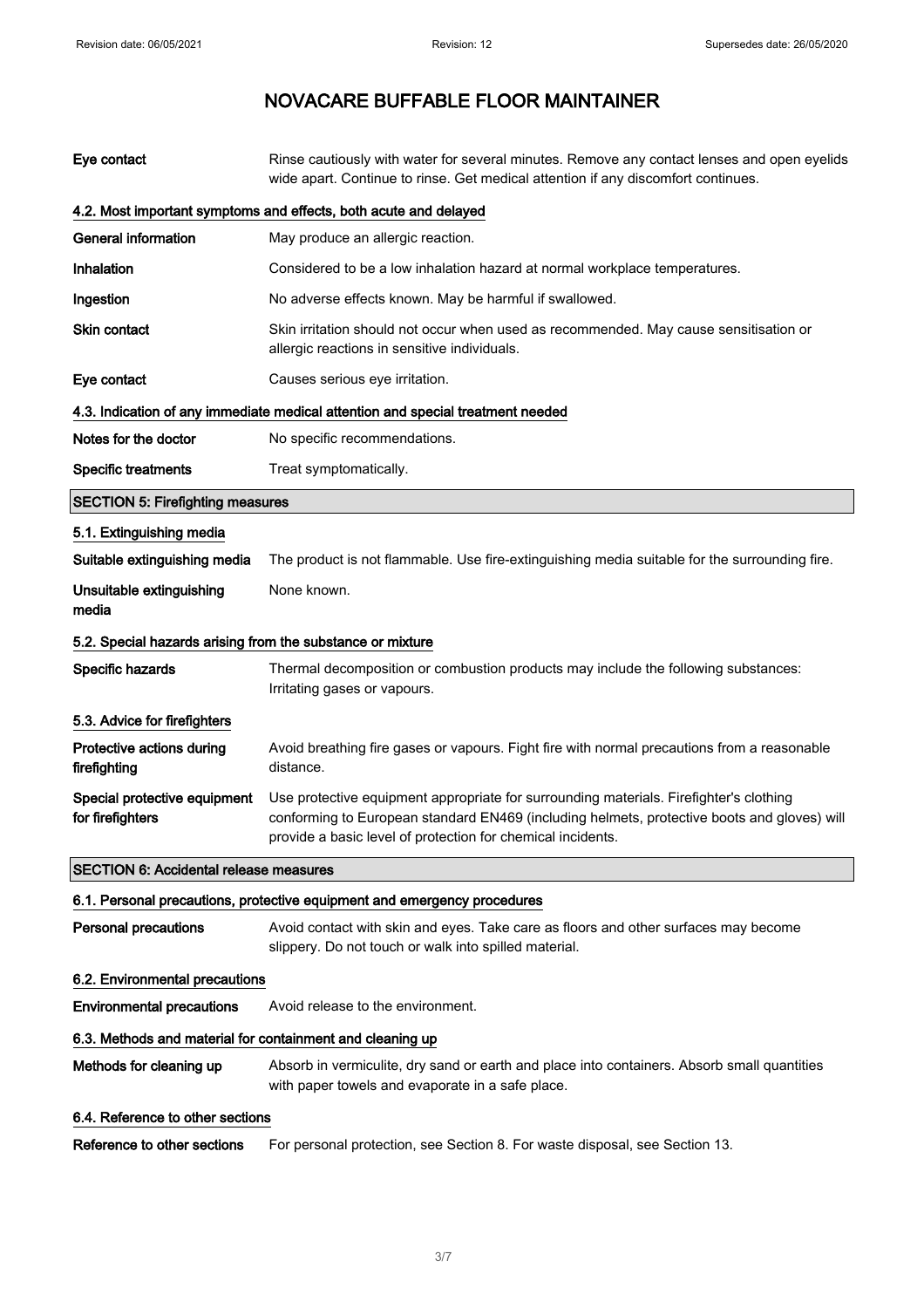| <b>SECTION 7: Handling and storage</b>                     |                                                                                                                                                                                                                                                                             |  |
|------------------------------------------------------------|-----------------------------------------------------------------------------------------------------------------------------------------------------------------------------------------------------------------------------------------------------------------------------|--|
| 7.1. Precautions for safe handling                         |                                                                                                                                                                                                                                                                             |  |
| <b>Usage precautions</b>                                   | For professional users only. Avoid contact with skin, eyes and clothing.                                                                                                                                                                                                    |  |
|                                                            | 7.2. Conditions for safe storage, including any incompatibilities                                                                                                                                                                                                           |  |
| <b>Storage precautions</b>                                 | Store in tightly-closed, original container. Protect from freezing and direct sunlight. Store at<br>temperatures between 0°C and 40°C.                                                                                                                                      |  |
| Storage class                                              | Chemical storage.                                                                                                                                                                                                                                                           |  |
| 7.3. Specific end use(s)                                   |                                                                                                                                                                                                                                                                             |  |
| Specific end use(s)                                        | The identified uses for this product are detailed in Section 1.2. Refer to Product Use Guide<br>(PUG) for further information.                                                                                                                                              |  |
| <b>SECTION 8: Exposure controls/Personal protection</b>    |                                                                                                                                                                                                                                                                             |  |
| 8.1. Control parameters                                    |                                                                                                                                                                                                                                                                             |  |
| Ingredient comments                                        | No exposure limits known for ingredient(s).                                                                                                                                                                                                                                 |  |
| 8.2. Exposure controls                                     |                                                                                                                                                                                                                                                                             |  |
| Protective equipment                                       |                                                                                                                                                                                                                                                                             |  |
|                                                            |                                                                                                                                                                                                                                                                             |  |
| Appropriate engineering<br>controls                        | No specific ventilation requirements.                                                                                                                                                                                                                                       |  |
| Eye/face protection                                        | Eyewear complying with an approved standard should be worn if a risk assessment indicates<br>eye contact is possible. Personal protective equipment for eye and face protection should<br>comply with European Standard EN166.                                              |  |
| Hand protection                                            | It is recommended that chemical-resistant, impervious gloves are worn. It is recommended<br>that gloves are made of the following material: Rubber (natural, latex). Nitrile rubber. To<br>protect hands from chemicals, gloves should comply with European Standard EN374. |  |
| Hygiene measures                                           | No specific hygiene procedures recommended but good personal hygiene practices should<br>always be observed when working with chemical products.                                                                                                                            |  |
| <b>Respiratory protection</b>                              | No specific requirements are anticipated under normal conditions of use.                                                                                                                                                                                                    |  |
| <b>SECTION 9: Physical and chemical properties</b>         |                                                                                                                                                                                                                                                                             |  |
| 9.1. Information on basic physical and chemical properties |                                                                                                                                                                                                                                                                             |  |
| Appearance                                                 | Liquid.                                                                                                                                                                                                                                                                     |  |
| Colour                                                     | Yellow.                                                                                                                                                                                                                                                                     |  |
| Odour                                                      | Pleasant, agreeable.                                                                                                                                                                                                                                                        |  |
| рH                                                         | Neutral.                                                                                                                                                                                                                                                                    |  |
| Initial boiling point and range                            | $100^{\circ}$ C                                                                                                                                                                                                                                                             |  |
| Flash point                                                | Not applicable.                                                                                                                                                                                                                                                             |  |
| <b>Relative density</b>                                    | $1.002 - 1.006$ @ 20°C                                                                                                                                                                                                                                                      |  |
| Solubility(ies)                                            | Soluble in water.                                                                                                                                                                                                                                                           |  |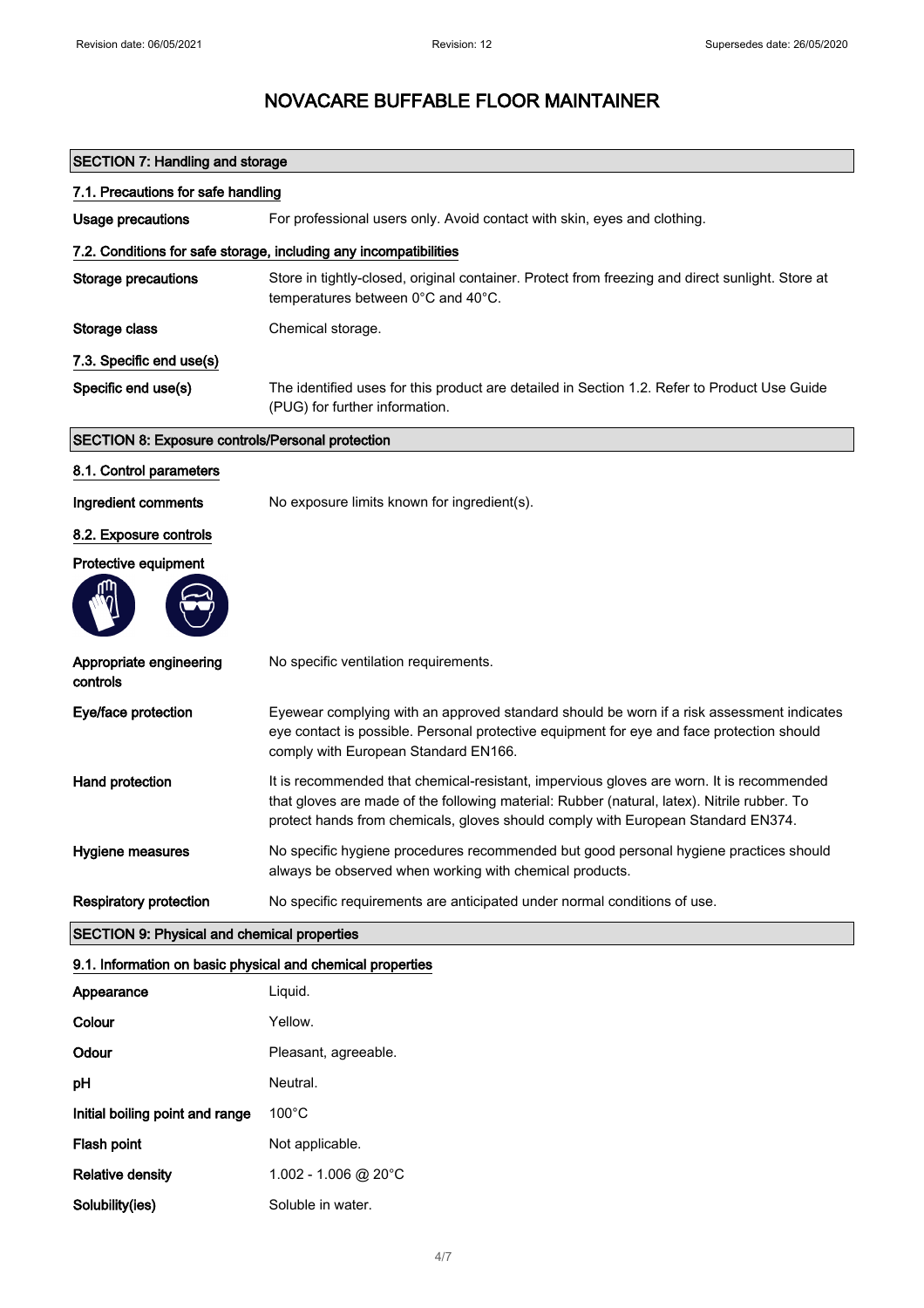| Auto-ignition temperature                                      | Not applicable.                                                                                                                       |
|----------------------------------------------------------------|---------------------------------------------------------------------------------------------------------------------------------------|
| <b>Decomposition Temperature</b>                               | Not determined.                                                                                                                       |
| <b>Viscosity</b>                                               | Non-viscous.                                                                                                                          |
| <b>Explosive properties</b>                                    | Not applicable.                                                                                                                       |
| <b>Oxidising properties</b>                                    | Does not meet the criteria for classification as oxidising.                                                                           |
| 9.2. Other information                                         |                                                                                                                                       |
| Refractive index                                               | $4 - 5$                                                                                                                               |
| Volatile organic compound                                      | This product contains a maximum VOC content of <1 %.                                                                                  |
| <b>SECTION 10: Stability and reactivity</b>                    |                                                                                                                                       |
| 10.1. Reactivity                                               |                                                                                                                                       |
| Reactivity                                                     | There are no known reactivity hazards associated with this product.                                                                   |
| 10.2. Chemical stability                                       |                                                                                                                                       |
| <b>Stability</b>                                               | Stable at normal ambient temperatures and when used as recommended.                                                                   |
| 10.3. Possibility of hazardous reactions                       |                                                                                                                                       |
| Possibility of hazardous<br>reactions                          | No specific material or group of materials is likely to react with the product to produce a<br>hazardous situation.                   |
| 10.4. Conditions to avoid                                      |                                                                                                                                       |
| <b>Conditions to avoid</b>                                     | There are no known conditions that are likely to result in a hazardous situation.                                                     |
| 10.5. Incompatible materials                                   |                                                                                                                                       |
| Materials to avoid                                             | No specific requirements are anticipated under normal conditions of use.                                                              |
| 10.6. Hazardous decomposition products                         |                                                                                                                                       |
| Hazardous decomposition<br>products                            | Does not decompose when used and stored as recommended.                                                                               |
| <b>SECTION 11: Toxicological information</b>                   |                                                                                                                                       |
| 11.1. Information on toxicological effects                     |                                                                                                                                       |
| <b>Toxicological effects</b>                                   | Information given is based on data of the components and of similar products.                                                         |
| Acute toxicity - oral                                          |                                                                                                                                       |
| ATE oral (mg/kg)                                               | 29,239.77                                                                                                                             |
| Serious eye damage/irritation<br>Serious eye damage/irritation | Causes serious eye irritation.                                                                                                        |
|                                                                |                                                                                                                                       |
| Inhalation                                                     | No specific symptoms known.                                                                                                           |
| Ingestion                                                      | No harmful effects expected from quantities likely to be ingested by accident.                                                        |
| Skin contact                                                   | Skin irritation should not occur when used as recommended. May cause sensitisation or<br>allergic reactions in sensitive individuals. |
| Eye contact                                                    | Causes serious eye irritation.                                                                                                        |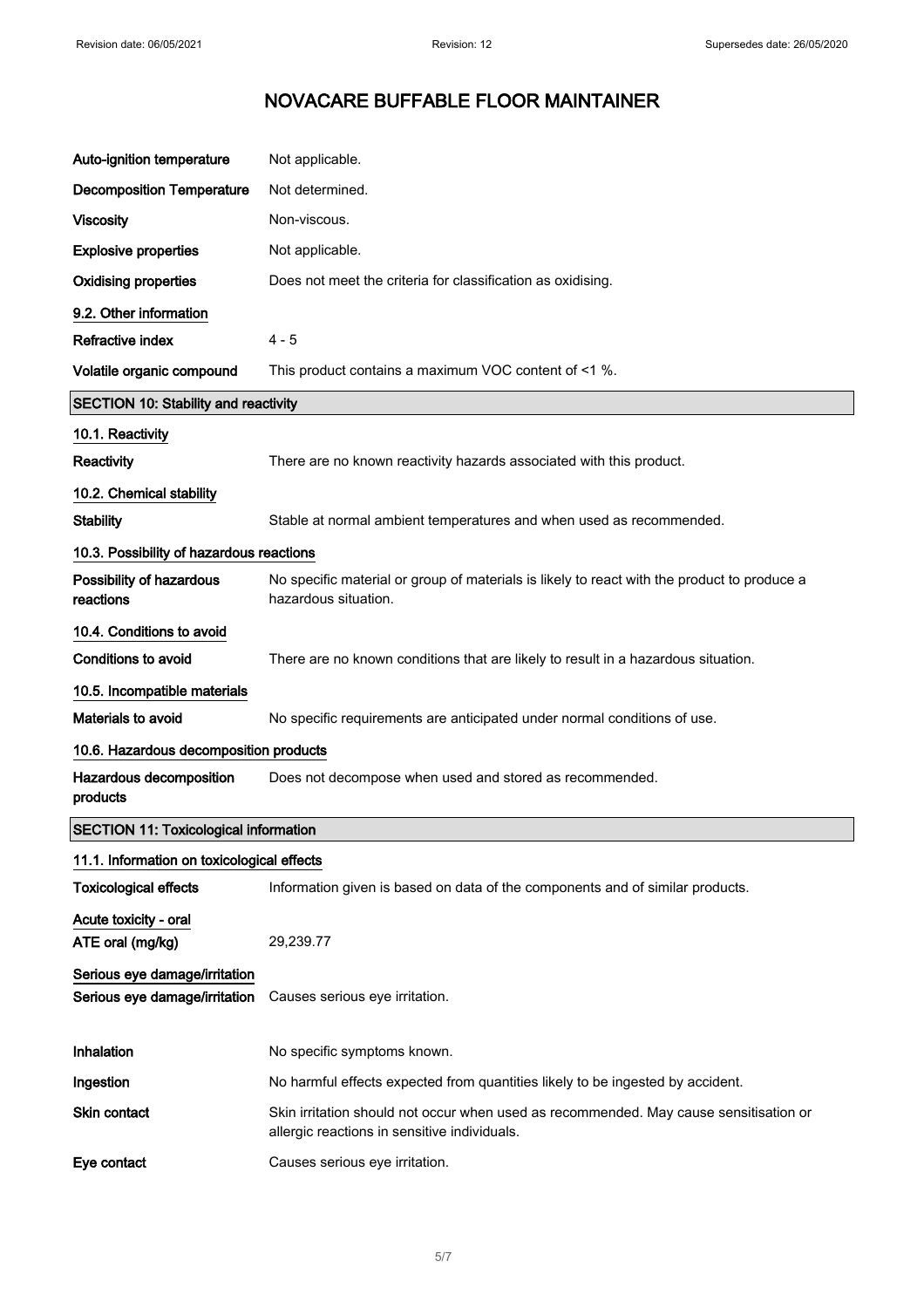|                                                             | <b>SECTION 12: Ecological information</b>                                                                                                         |  |
|-------------------------------------------------------------|---------------------------------------------------------------------------------------------------------------------------------------------------|--|
| Ecotoxicity                                                 | The product contains substances which are toxic to aquatic organisms and which may cause<br>long-term adverse effects in the aquatic environment. |  |
| 12.1. Toxicity                                              |                                                                                                                                                   |  |
| <b>Toxicity</b>                                             | The product is not believed to present a hazard due to its physical nature.                                                                       |  |
| 12.2. Persistence and degradability                         |                                                                                                                                                   |  |
| Persistence and degradability Moderately biodegradable.     |                                                                                                                                                   |  |
| 12.3. Bioaccumulative potential                             |                                                                                                                                                   |  |
| <b>Bioaccumulative potential</b>                            | The product does not contain any substances expected to be bioaccumulating.                                                                       |  |
| 12.4. Mobility in soil                                      |                                                                                                                                                   |  |
| <b>Mobility</b>                                             | The product is water-soluble and may spread in water systems.                                                                                     |  |
| 12.5. Results of PBT and vPvB assessment                    |                                                                                                                                                   |  |
| Results of PBT and vPvB<br>assessment                       | This product does not contain any substances classified as PBT or vPvB.                                                                           |  |
| 12.6. Other adverse effects                                 |                                                                                                                                                   |  |
| Other adverse effects                                       | None known.                                                                                                                                       |  |
| <b>SECTION 13: Disposal considerations</b>                  |                                                                                                                                                   |  |
| 13.1. Waste treatment methods                               |                                                                                                                                                   |  |
| <b>General information</b>                                  | Dispose of surplus products and those that cannot be recycled via a licensed waste disposal<br>contractor.                                        |  |
| <b>Disposal methods</b>                                     | Dispose of waste product or used containers in accordance with local regulations                                                                  |  |
| <b>SECTION 14: Transport information</b>                    |                                                                                                                                                   |  |
| General                                                     | The product is not covered by international regulations on the transport of dangerous goods<br>(IMDG, IATA, ADR/RID).                             |  |
| 14.1. UN number                                             |                                                                                                                                                   |  |
| Not applicable.                                             |                                                                                                                                                   |  |
| 14.2. UN proper shipping name                               |                                                                                                                                                   |  |
| Not applicable.                                             |                                                                                                                                                   |  |
| 14.3. Transport hazard class(es)                            |                                                                                                                                                   |  |
| No transport warning sign required.                         |                                                                                                                                                   |  |
| 14.4. Packing group                                         |                                                                                                                                                   |  |
| Not applicable.                                             |                                                                                                                                                   |  |
| 14.5. Environmental hazards                                 |                                                                                                                                                   |  |
| Environmentally hazardous substance/marine pollutant<br>No. |                                                                                                                                                   |  |
| 14.6. Special precautions for user                          |                                                                                                                                                   |  |
| Not applicable.                                             |                                                                                                                                                   |  |